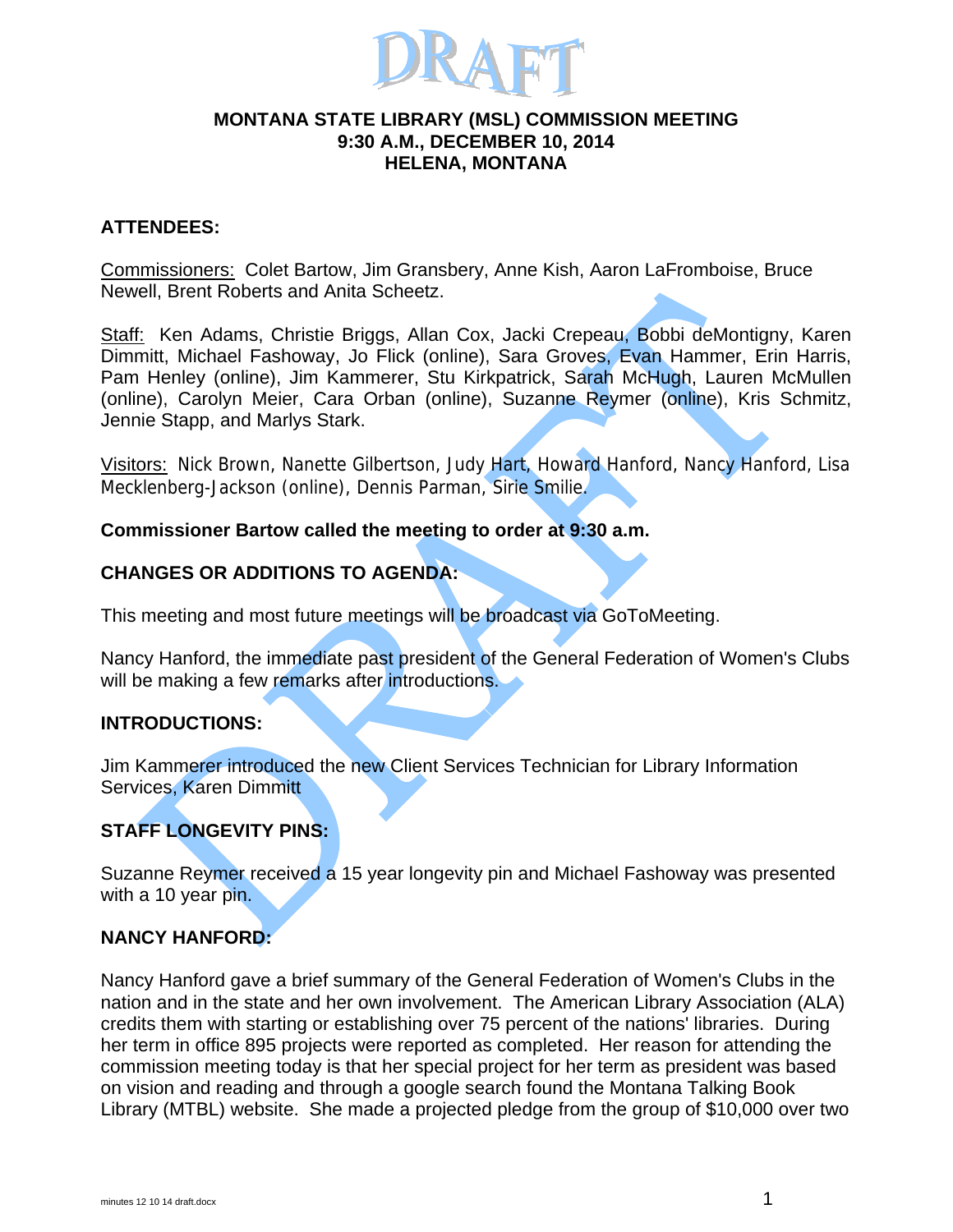

years. Adina Fox from Ronan was the fundraiser and the GFWC of MT group ended up giving MTBL a \$17,000 check. In addition to their fundraising, they also pledge to share the MTBL story and services with others. She was very appreciative of the services provided by Christie and her staff.

## **APPROVAL OF MINUTES:**

**Motion was made by Commissioner Roberts and seconded by Commissioner LaFromboise to approve the October 8, 2014 minutes as presented and the motion passed.** 

## **STATE LIBRARIAN'S REPORT:**

In addition to the MTBL donation from the GFWC of MT, MSL also received \$5,000 from the Robert Moran estate. Mr. Moran was the longtime librarian in Red Lodge. The donation is intended to support library development in Montana. Statewide Library Resources will determine how best to spend the donation.

MSL is moving forward with a pilot to provide GoToMeeting licenses for all public libraries around the state by acquiring 82 licenses in addition to those used by the state library. This resource should be a great tool for librarians and might increase attendance at other meetings as their knowledge of GoToMeeting increases.

The Montana Land Information Account (MLIA) is still collecting fewer funds than average. The report includes a projection of \$14,000 less than the land plan funding budgets with the shortfall being made up through cost savings. Approval of the land plan will be requested later in the agenda.

E-rate ex parte comments were shared. E-rate funding for broadband deployment will increase and funding for plain old telephone services will be phased out. The hope is still that the urban cluster designation status will be addressed. Schools, Health and Libraries Broadband (SHLB) coalition authored a report this fall which determined the cost to deploy broadband in different geographic regions of the country. That report was cited in the Federal Communication Commission's call for additional funding. Jennie has been elected chair for the SHLB coalition this year which has operated in adhoc fashion since its start in 2009. It has received grant funding from the Gates Foundation to formulate operations and they will be hiring a development director and renting office space.

The organizational review contractors Nedra Chandler and Scott Graber of Triangle Associates have conducted interviews with about 17 staff and Commission Chair Bartow and have met a couple of meetings with the managers. They will be sharing information about their work to date at the staff meeting next week and will then ask for additional online input from staff. They will evaluate specific work flow within the digital library and will produce options for organizational improvements as their final deliverable.

A board handbook developed by Stacey Otterstrom from the Governor's office was emailed out earlier this week and should be useful during the work session this afternoon.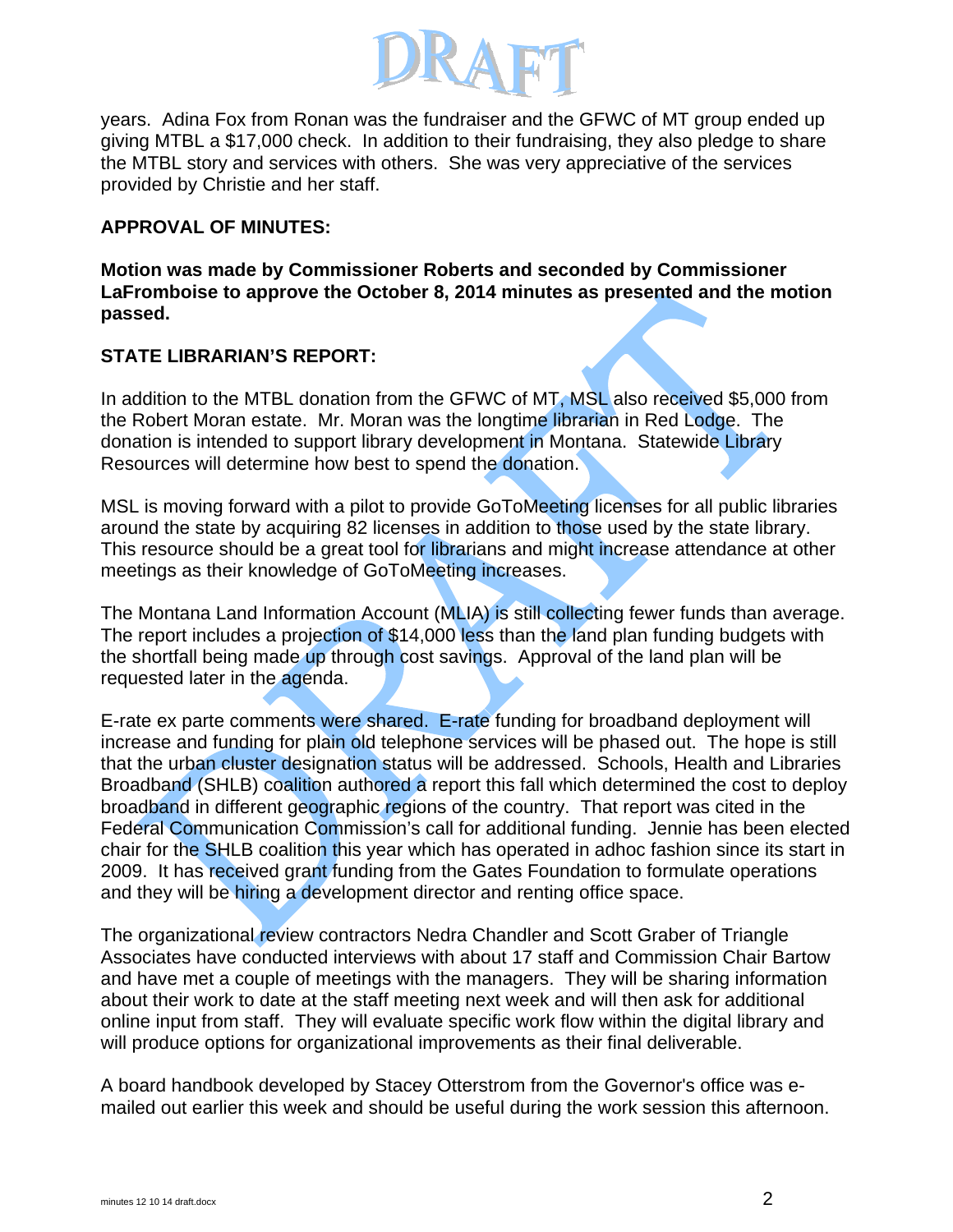

## **EARLY EDGE MONTANA OVERVIEW:**

Sirie Smilie from Governor Bullock's office works closely with Shannon O'Brien who attended a previous commission meeting. Early Edge is a high priority with the Governor and his administration that would fund grants to schools districts to create public preschool options for four year olds. Montana is one of eight states that haven't invested in early literacy and this initiative would change that. Early literacy helps to increase graduation rates and lower incarceration rates. Across the state, some school districts have funded their own programs. The block grants would fund high quality programs which meets set standards, builds on community strengths and programs and has an ability to partner with others. The Governor's Office and the Office of Public Instruction (OPI) just received notice that they received a federal preschool development grant which is renewable up to four years and targeted sixteen high need communities, eight of which are tribal. The Governor is just asking for support from the state library.

## **OFFICE OF PUBLIC INSTRUCTION (OPI) LEGISLATIVE AGENDA:**

Dennis Parman gave a brief summary of some of priorities and bills for OPI. As an elected official, Superintendent Juneau can request things to go through interim committee or the appropriations as well as the Executive Planning Process (EPP). There were several things that were not in the governor's budget that will be requested through other means. Included in OPI's priorities is an increase to present law as they are again trying to get funding for students that are older or dropouts, eliminating the winter enrollment count which didn't work out the way the proposers had hoped, a couple of legislators are trying to make a bullying law and there are two projects that weren't funded that will be put through the appropriations process. The first of those is an expansion issue which includes three FTE and funding to work on data collection and cleanup for the website data warehouse. A previous unfunded requirement was to report the salary of every single employee at any school so funding is needed. The second request that will be going through appropriations is for the Montana Digital Academy which has experienced growth every year and so one time only money has been requested every session. They have had a target of an annual enrollment of 10,000 which has stalled at 9,700. Huge cuts would be required if funding isn't appropriated. The bill with the set fees for the Academy does not match up with the actual needs. Tutor.com and other similar items are used by the Academy.

# **MONTANA LIBRARY ASSOCIATION (MLA) LEGISLATIVE AGENDA:**

MLA lobbyist, Nanette Gilbertson works with many agencies and groups and gives kudos to the State Library as one of the easiest agencies to work with. The 2013 per capita per square mile for state aid funding increase was a major success and libraries have done a good job of reporting back how the funds have been used for their communities. They have been very creative and had a big span of uses. In September, they went to the Education and Local Government interim committee with a report on the increase and what the funding was used for. They brought in Laura Trapp from Helena to report on the day in the life of a teacher/librarian and sent a copy of the funding report out to several entities.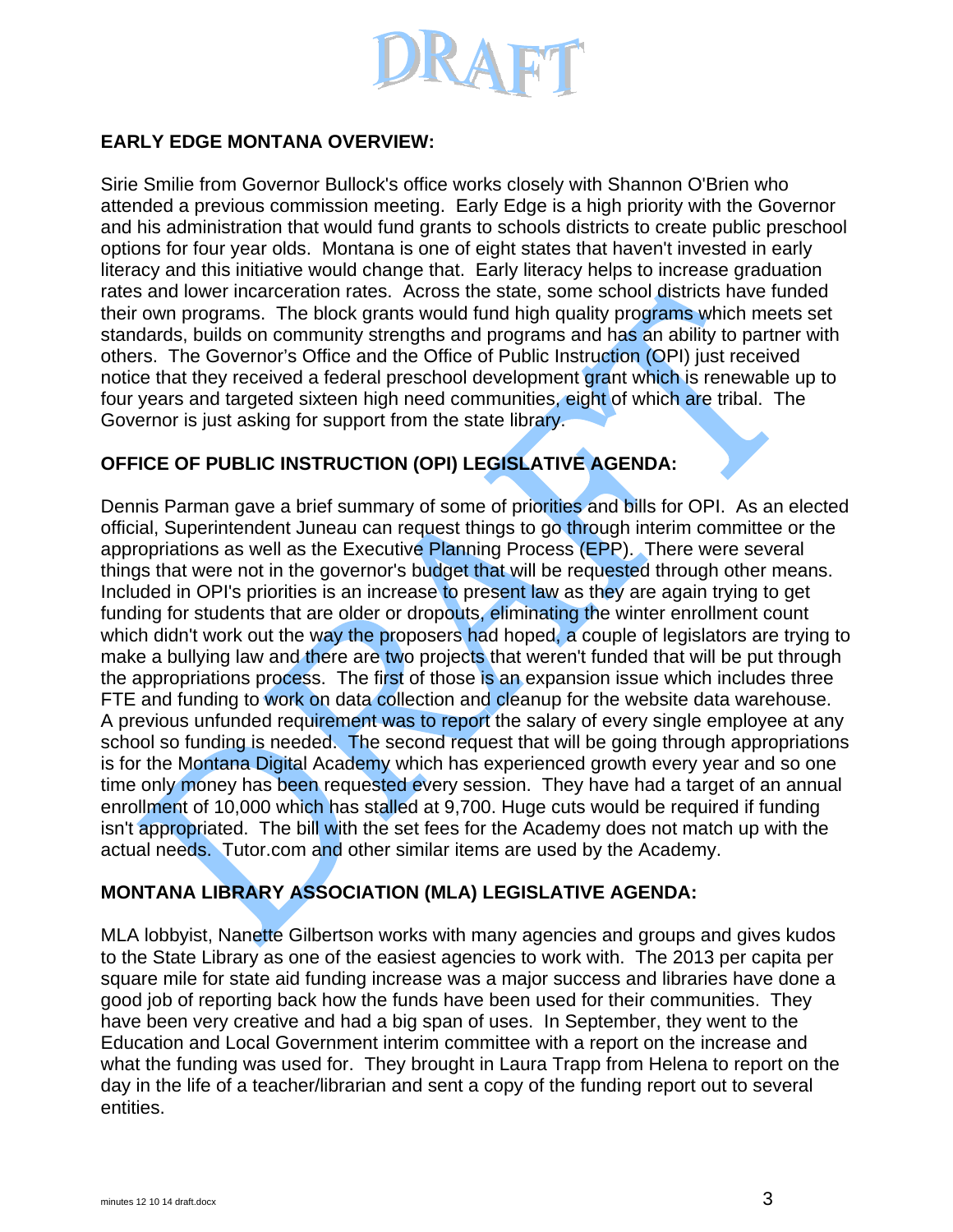

In 2015 they will support the state library budget as well as working to reduce the impact of a four percent FTE reduction. Their second priority will be to report out to the subcommittee on the impact of the increased state aid and the third will be to support the early literacy position without a full on lobbying effort. They will also monitor the bill drafts. MLA will also follow up and monitor or support the university integrated library proposal, monitor freedom of speech issues, etc.

Library Legislative Day will be held January 15 along with advocacy training, children and youth training, taking Read pictures for the legislators' and their libraries to get READ posters and much more.

## **COAL SEVERANCE TAX SHARED ACCOUNT OVERVIEW:**

Nick Brown from the Legislative Fiscal Division gave an explanation of how the account works and where funding comes from and goes to. He does believe there will be some increases in the immediate future but no long term projection. Micaela Kurth is the new legislative fiscal analyst that the State Library will be working with.

### **MSL LEGISLATIVE UPDATE:**

As of this morning there are 1,961 proposed bill drafts and MSL staff is tracking and monitoring bills to find any that might affect libraries as well as see when any action might be needed.

One new proposal which was included in the Governor's budget is the water manager position. All others that had been pending were not included in the final budget. The legislature will prepare their budget analysis based on FY15 appropriated funds rather than FY 14 actuals on which the Governor's budget which is built. The budgeting system is also being changed at this time. Staff will analyze what is being entered. MSL will have to explain why they can't take the four percent reduction in FTE.

There will be a reduction in state aid in the budget because it all will be shifted out of House Bill 2 and into the statutory appropriations and there will be a coal severance tax reduction due to the reduction in revenue projections.

Subcommittee has two fewer members. There is no date currently set for the budget hearing although people are being lined up to testify. The remodel funding was not included in the long range planning bill.

Staff will monitor the state pay plan bill which currently provides a fifty cent per hour increase for employees each year effective the first pay period in October as well as a ten percent increase in state share the first year and an eight percent increase in the state share the second year.

LC1218 changes quite a bit of the language in the broadband pay plans and expands definitions. LC1273 would repeal the electronic government advisory board and transfer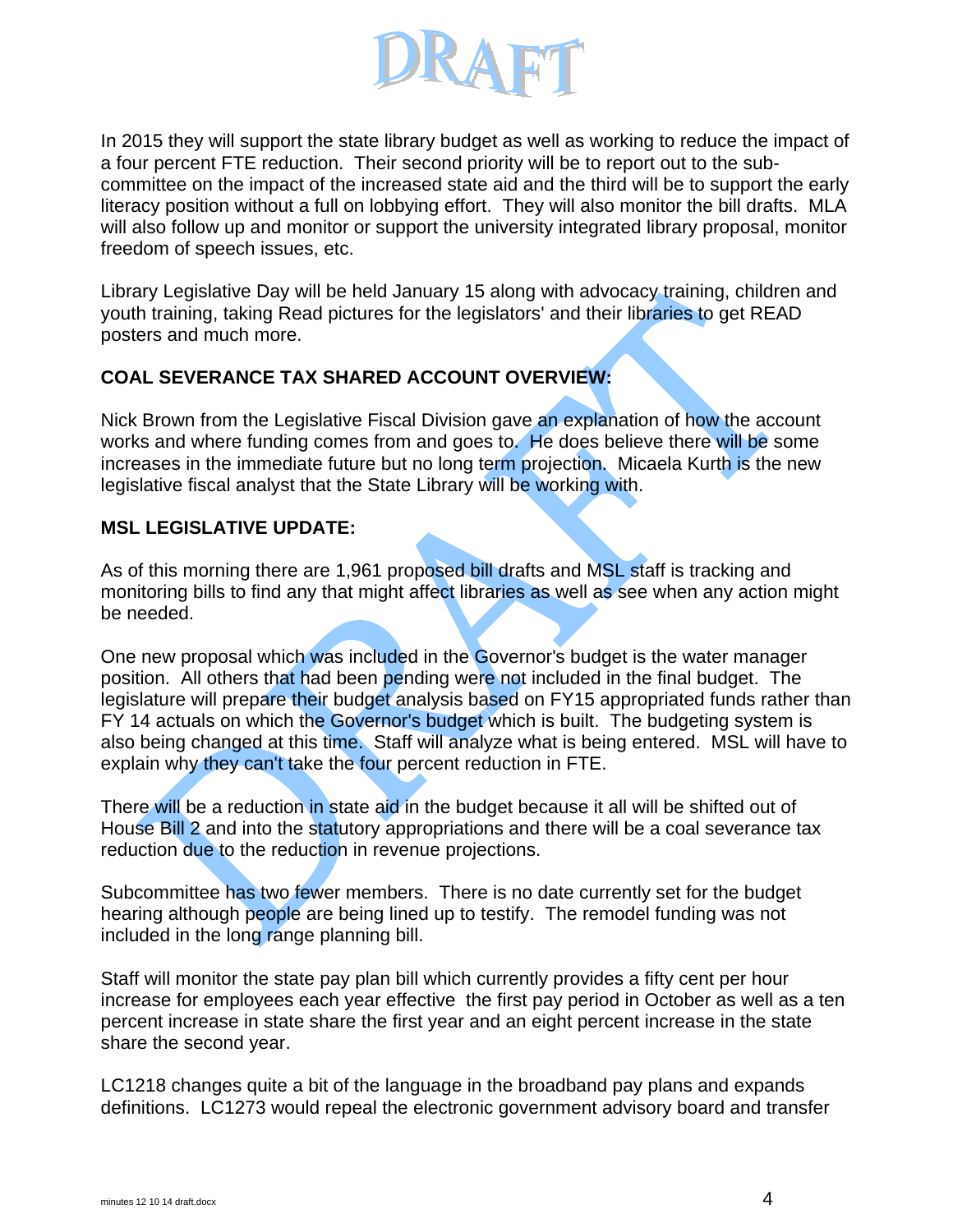

those duties to the information technology board. MSL does have a seat on the egov and the IT board. The state librarian supports this proposal because the role of the egov board has morphed largely into oversight of a single IT contract.

Allan Cox shared an update at the Natural Heritage Program (NHP) partners meeting where he shared the news that funding for the program contract was not included in the Governor's budget. Allan shared a copy of a prepared PowerPoint with this information with the commissioners.

# **LIBRARY SERVICES TECHNOLOGY ACT (LSTA) FY'14 BUDGET UPDATE:**

The commission discussed the proposed changes as presented.

**Motion was made by Commissioner Scheetz and seconded by Commissioner Newell to approve the additional funding for the three projects and the motion passed.** 

**Recess at 11:55 a.m. and reconvene at 12:30 p.m.** 

# **NETWORK ADVISORY COUNCIL (NAC) REPORT:**

NAC presents some remaining FY'14 LSTA fund recommendations for approval. These are changes from what is already approved due to updated amounts and explanations are attached.

**Motion was made by Commissioner Newell and seconded by Commissioner Roberts to approve the NAC recommendations as presented and the motion passed.** 

# **MONTANA LAND INFORMATION ACT LEGISLATIVE REPORT:**

The report is required by statute and is based off of the annual land plan. The FY'14 land plan was based on FY'13 MLIA collections which were the highest on record while FY'14 was the lowest record collections year. The council approved the report in November to be presented to the commission for approval.

**Motion was made by Commissioner Roberts and seconded by Commissioner Scheetz to approve the MLIA Legislative Report as presented and the motion passed.** 

# **FY'16 MONTANA LAND PLAN:**

In November the council approved the submitted plan to be presented to the commission for approval. The plan is required annually and outlines accomplishments, upcoming plans, grant criteria and a budget for GIS coordination, Montana Spatial Data Infrastructure Development and MLIA grants. Funding is down so the budget had to be cut by \$200,000. The cuts were split evenly between the grant program and operations and several options to save money or gain other sources of incomes are being researched. Areas of priorities